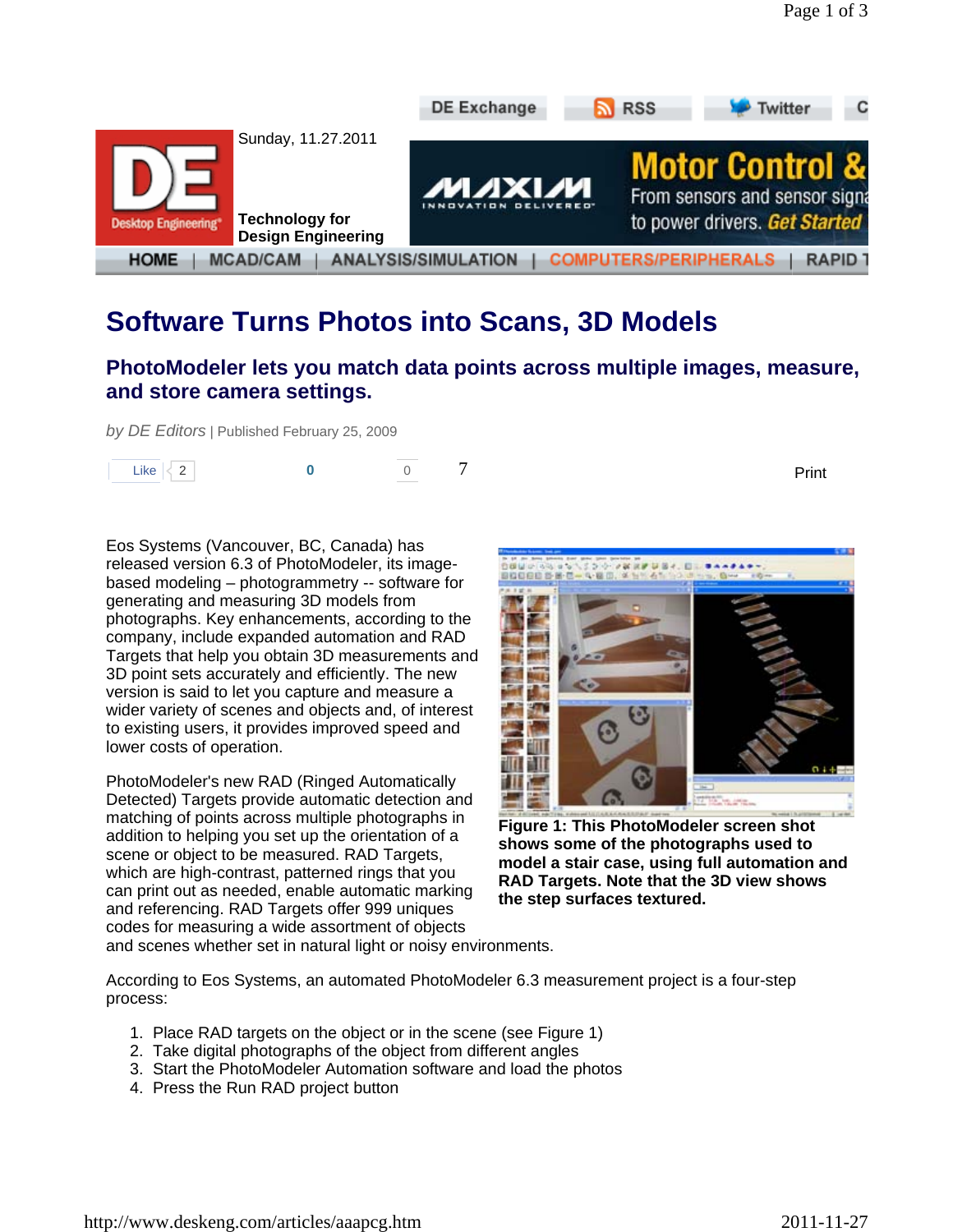Once you have the scanned and measured file, you can export results in a variety of CAD formats or further enhance the image with lines, curves, and surfaces. Export formats include Autodesk DXF (2D and 3D), 3D Studio 3DS, JPEG, Wavefront OBJ, VRML (1 and 2), IGES, OpenNURBS/Rhino, STL, TIF, and Google Earth's KML and KMZ. Modeling tools include point, line, curve, edge, cylinder, and shape marking. You can also add surfaces to features defined by points, lines, curves, and edges, and you can create NURBS surfaces from lines, edges, and curves (see Figure 2).



**Figure 2: Here, a lion statue has been set up with coded targets, modeled with a combination of lines and surfaces, and then topped off with a number of merged scans from the Dense Surface Modeler of PhotoModeler Scanner.**

"PhotoModeler is the world's most complete and cost-effective close-range photogrammetry system," says Alan Walford, President & CEO of Eos Systems. "PhotoModeler adds to traditional photogrammetry by providing modeling features such as lines, curves, surfaces, and NURBS. With this new release, the PhotoModeler Automation bundle improves the experience so that with the placement of a few special targets, the 3D measurement can be fully automated. Simply place your targets, take some photos, load them into PhotoModeler Automation, and push a button. The result is a highly accurate 3D point set that reflects your real-world object or scene. You can then add to these points with standard modeling features."

PhotoModeler works with any digital camera and with film or video camera images. Its camera orientation feature automatically determines the position of the camera when the image was taken, and its camera calibrator lets you measure your camera's focal length, principal point, digitizing aspect ratio, and lens distortion. You can store data

on calibrated cameras in a central database for later use, and PhotoModeler will automatically match an image's EXIF data to a camera in the database, eliminating the need to explicitly reload camera calibration data.

The company says that processing systems in PhotoModeler 6.3 have been improved with new error detection methods that boost the probability that automated projects will execute flawlessly even within challenging real-world scenarios such as partially-obscured targets, targets that are too small, blurred targets, and so forth. Miscellaneous features include the ability to check project quality by projecting 3D data onto your photos; the ability to make point, distance, length and area measurements within PhotoModeler; and the ability to scale, rotate, and/or translate project as well as set your model in the proper coordinate system for exporting.

PhotoModeler 6.3 employs an advanced Windows user interface and wizards for project set-up. Knowledge tools include more than 4 hours of multimedia tutorials, a printed user guide, and extensive on-line help. PhotoModeler 6.3, the base product, is \$995 in the USA and Canada, while PhotoModeler Automation, which includes PhotoModeler and the RAD Coded Target module, is \$1295. Existing PhotoModeler customers can purchase the RAD Coded Target module \$395. PhotoModeler Scanner contains all the capabilities of PhotoModeler and PhotoModeler Automation, and adds scanning and dense surface modeling.

Go to the Eos Systems website.

Go directly to full details on Photomodeler.

Read why *DE*'s editors chose PhotoModeler 6.3 as a Pick of the Week.

Take a tour of PhotoModeler.